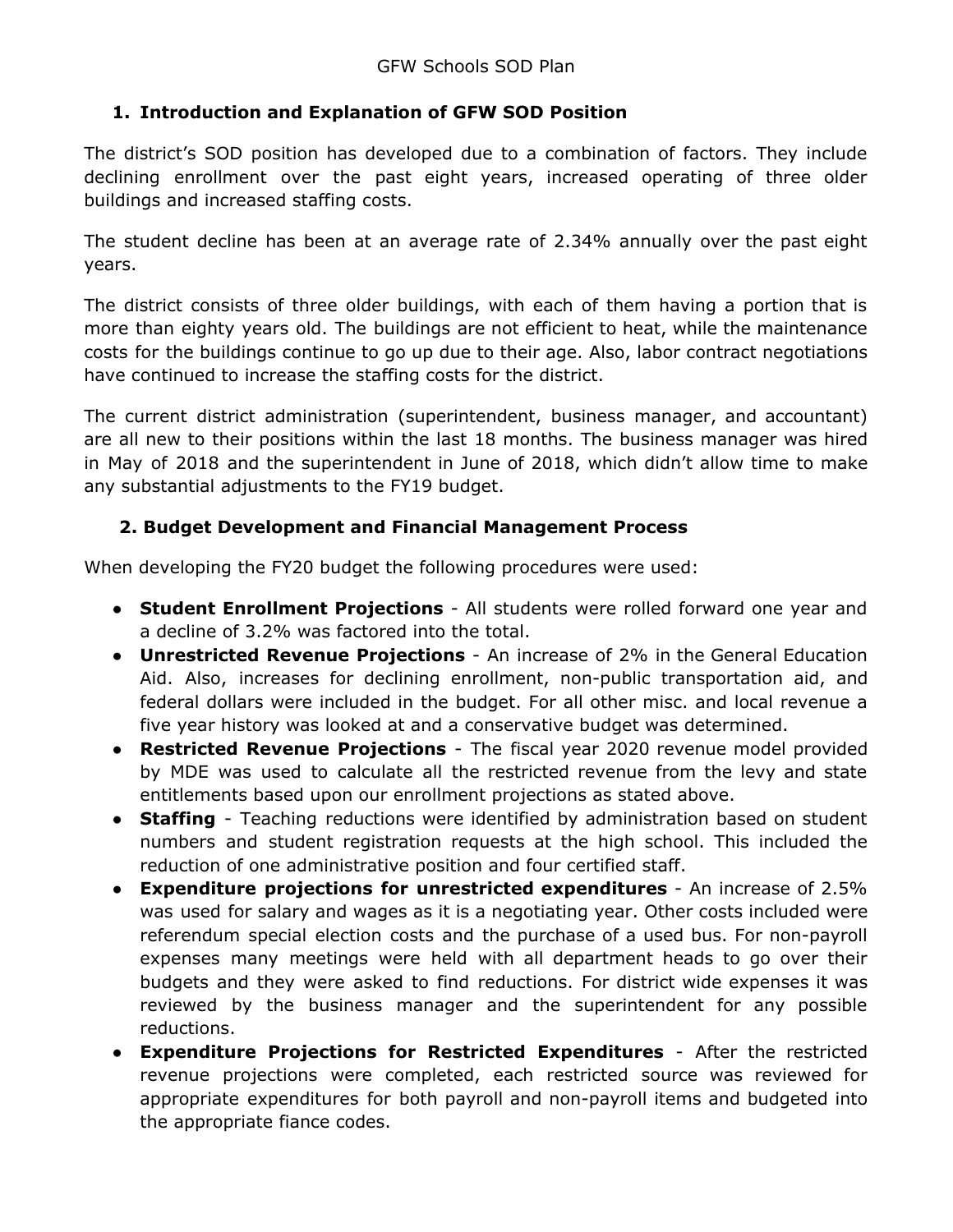- **● Contingency budgeting** The district does not have a contingency budget in place, but the budget developed was extremely conservative. There are adjustments made to LTFM projects based on unexpected expenses that may arise.
- **● School Board and Administration Role in Budgeting Process** The monthly school board packets include financial updates. A board finance committee consisting of three board members was formed in May of 2019 to meet with the business manager, district accountant and superintendent on semi-regular basis.
- **● Mid-year revisions to the budget and the approval process for such revisions** - During the SOD planning stages a mid-year revision to the budget was done and is included in the plan. At this point, we have a good indication of where most of the contracts are going to be settled and ran a new revenue model to adjust enrollment to current counts. There will be one more revision in the spring for any other changes to contracts and enrollment that have occurred. Each revision will be closely done by the administration and the finance committee. Once that process is complete it will be taken to the full board for approval.

## **3. Ongoing Financial Monitoring Processes and Procedures**

The business manager on a monthly basis while prepping for the board packet does a detailed review of budget to actual to make sure everything is on track. If a department head is getting close to being over budget then discussion will be had as to why. The school board receives monthly financial updates that includes bank account balances, monthly payrolls, monthly bills, and a comparison of budget to actual for revenue and expenses.

Purchase orders require an administrative approval prior to further being processed. District-wide expense items are run through the superintendent' office for approval. The school board treasurer reviews bills each month prior to the school board meeting and gets clarification on any questions or concerns.

After a budget is completed, prior to approval from the board, a fund balance projection is completed by the business manager and reviewed for any restricted areas that are overspent unless that was the intention due to having prior year fund balance available. Any issues will be caught at that time. The board receives this projection with the proposed budget to be approved so they are aware of the projected financial situation.

## **4. Action Plan to Remove SOD Status**

The district administration began making reductions to address the financial issues in the spring of 2019. The reductions include reducing a building administrator and four full-time certified teaching staff. In May of 2019, the school board and administration formed a board finance committee to enhance communication and to utilize board member input in developing a three-year plan to address the financial issues facing the district. The committee has met several times over the past eight (8) months to start the process of getting the district finances in order.